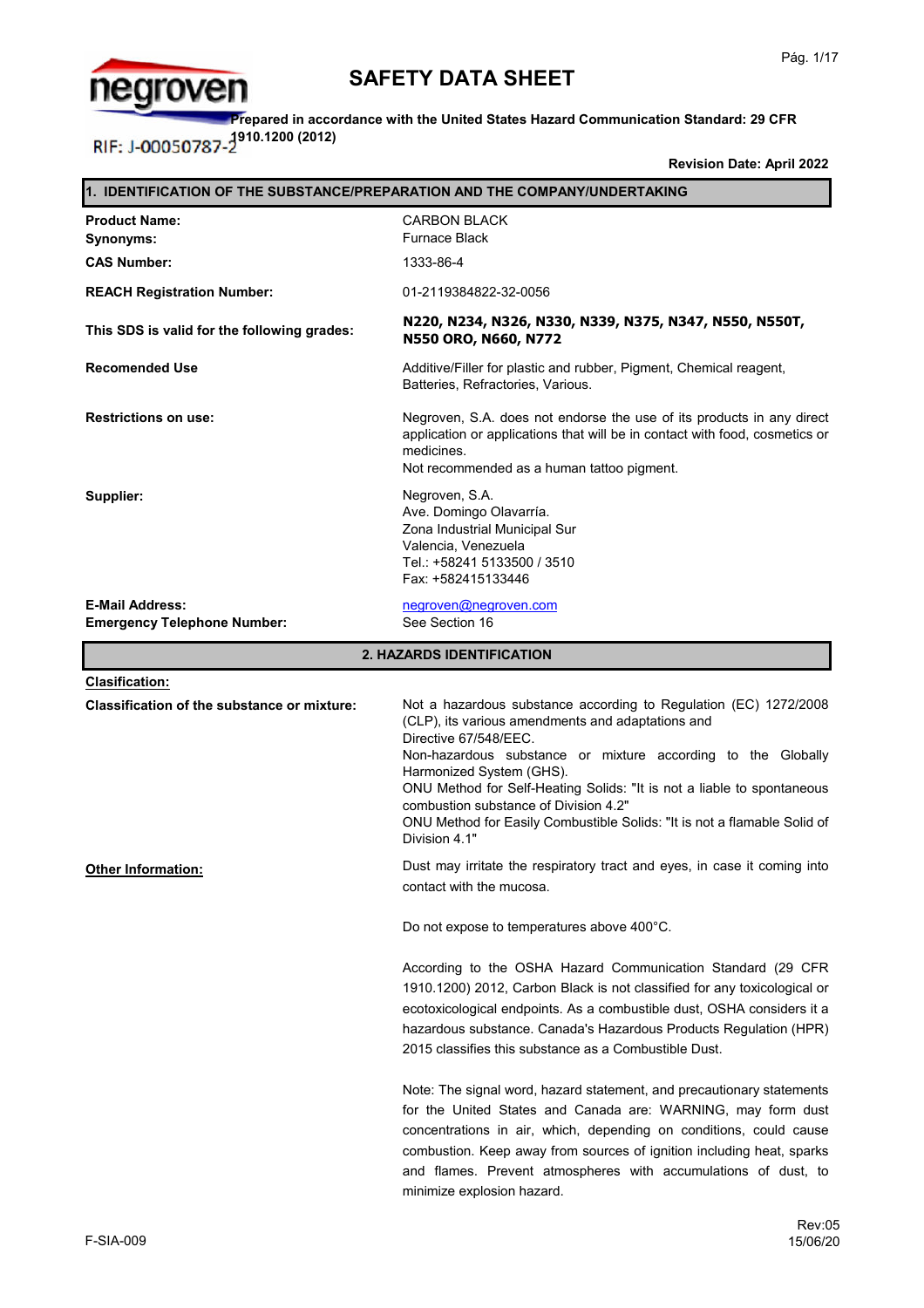

**Prepared in accordance with the United States Hazard Communication Standard: 29 CFR**  RIF: J-00050787-2<sup>910.1200</sup> (2012)

> As a combustible dust, it is considered a hazardous substance by OSHA and the 2015 Hazardous Products Regulation (HPR) of Canada, this substance is classified as a Combustible Dust.

| <b>GHS Label Elements</b>                                                       |                                                                                                                                                                                                                                              |
|---------------------------------------------------------------------------------|----------------------------------------------------------------------------------------------------------------------------------------------------------------------------------------------------------------------------------------------|
| Pictogram:                                                                      | None                                                                                                                                                                                                                                         |
| <b>Signal Word:</b>                                                             | Warning                                                                                                                                                                                                                                      |
| <b>Hazard statements:</b>                                                       | May form combustible dust concentrations in air.                                                                                                                                                                                             |
| <b>Precautionary Statements -</b><br><b>Prevention</b>                          | • Keep away from all ignition sources including heat, sparks and flame<br>• Prevent dust accumulations to minimize explosion hazar                                                                                                           |
| Hazards not otherwise classified (HNOC)                                         | Do not expose to temperatures above 300°C. Hazardous products of<br>combustion can include carbon monoxide, carbon<br>dioxide, oxides of sulfur, and organic products.                                                                       |
| <b>Precautionary advice:</b>                                                    | • Wear suitable respiratory protector when the dust level exceeds the<br>permissible environmental concentration (CAP) = $3.5$ mg / m3<br>. Wear safety glasses, gloves, respiratory protection and suitable<br>clothing.                    |
| <b>Poetential Health Effects</b>                                                |                                                                                                                                                                                                                                              |
| <b>Principle Routes of Exposure:</b>                                            | Inhalation, Eye contact, Skin contact                                                                                                                                                                                                        |
| <b>Eye Contyact:</b>                                                            | May cause mechanical irritation. Avoid contact with eyes.                                                                                                                                                                                    |
| <b>Skin Contact:</b>                                                            | May cause mechanical irritation, soiling, and skin drying. Avoid contact                                                                                                                                                                     |
| <b>Inhalation:</b>                                                              | with skin. No cases of sensitization in humans have been reported.<br>Dust may be irritating to respiratory tract. Provide appropriate exhaust<br>ventilation at machinery and at places where dust can be generated.<br>See also Section 8. |
| <b>Ingestion:</b>                                                               | Adverse health effects are not expected. See Section 11.                                                                                                                                                                                     |
| <b>Carcinogenicity:</b>                                                         | Carbon Black is listed as an IARC (International Agency for Research on<br>Cancer) Group 2B substance (possibly carcinogenic to humans). See<br>also Section 11.                                                                             |
| <b>Target Organ Effects:</b>                                                    | Lungs, See Section 11                                                                                                                                                                                                                        |
| <b>Medical Copnditions Aggravated by Exposure:</b> Asthma, Respiratory disorder |                                                                                                                                                                                                                                              |
| <b>Potential Environmental Effects:</b>                                         | None known. See Section 12.                                                                                                                                                                                                                  |

### **3. COMPOSITION/INFORMATION ON INGREDIENTS**

**Synonyms:** Carbon Black, Furnace Black.

| <b>Chemical Name</b> | <b>CAS Number</b> | Weight % | Trade secret |
|----------------------|-------------------|----------|--------------|
| Carbon Black         | 1333-86-4         | 99       |              |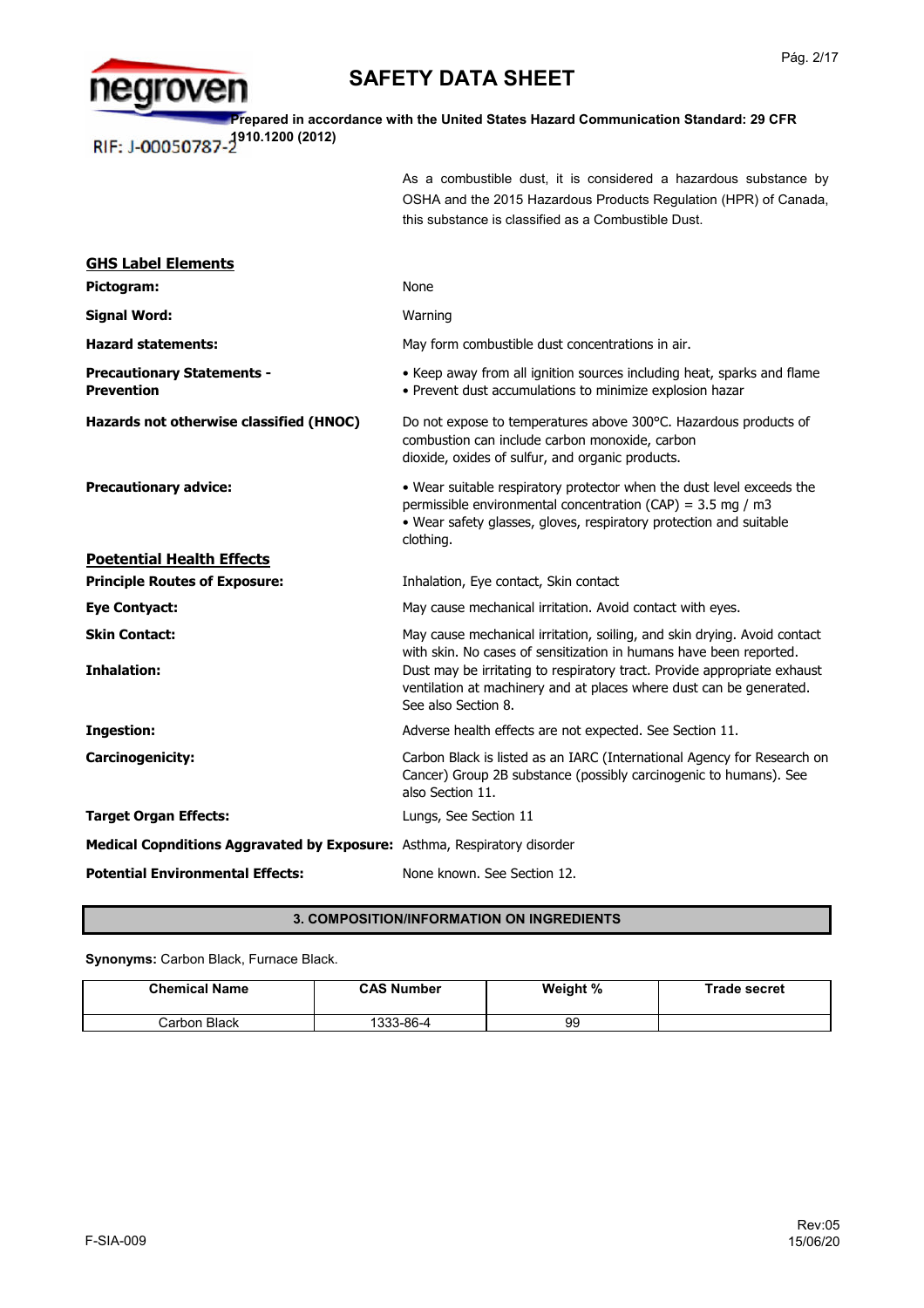

**Prepared in accordance with the United States Hazard Communication Standard: 29 CFR 1910.1200 (2012)** RIF: J-00050787-

**Most important symptoms and effects, both acute and delayed** If cough, shortness of breath or other breathing problems occur, move to fresh air. Seek medical attention if symptoms persist. If necessary, restore normal breathing through standard first aid measures. **FIRST AID MEASURES Eye Contact: Ingestion: Ingestion: Ingestion: Do not induce vomiting. If conscious, give several glasses of water.** Never give anything by mouth to an unconscious person. Wash thoroughly with soap and water. Seek medical attention if symptoms develop. The most important known symptoms and effects are described in **Symptoms:** Flush eyes immediately with large amounts of water for 15 minutes. Seek medical attention if symptoms develop. **Skin Contact: Inhalation: 4. FIRST AID MEASURES**

Section 2 and/or in Section 11.

**Indication of any immediate medical attention and special treatment needed Notes to Physician:** Treat symptomatically.

| <b>5. FIRE AND IGNITION INFORMATION</b>     |                                                                                                                                                                                                                                                                                                                                                                                                        |  |
|---------------------------------------------|--------------------------------------------------------------------------------------------------------------------------------------------------------------------------------------------------------------------------------------------------------------------------------------------------------------------------------------------------------------------------------------------------------|--|
| <b>Suitable Extinguishing Media:</b>        | Use foam, carbon dioxide (CO2), dry chemical or water spray. A fog is<br>recommended if water is used.                                                                                                                                                                                                                                                                                                 |  |
| <b>Unsuitable Extinguishing Media:</b>      | DO NOT USE a solid water stream as it may scatter and spread fire.<br>DO NOT USE high pressure media which could cause formation of a<br>potentially explosible dust-air mixture.                                                                                                                                                                                                                      |  |
| Specific hazards arising from the chemical: | It may not be obvious that carbon black is burning unless the material is<br>stirred and embers and/or sparks are apparent. Carbon black that has<br>been on fire should be observed closely for at least 48 hours to ensure<br>no smoldering material is present.<br>Burning produces irritant fumes. The product is insoluble and floats on<br>water. If possible, try to contain floating material. |  |
| <b>Hazardous Combustion Products:</b>       | Carbon monoxide, Carbon dioxide, Sulphur oxides.                                                                                                                                                                                                                                                                                                                                                       |  |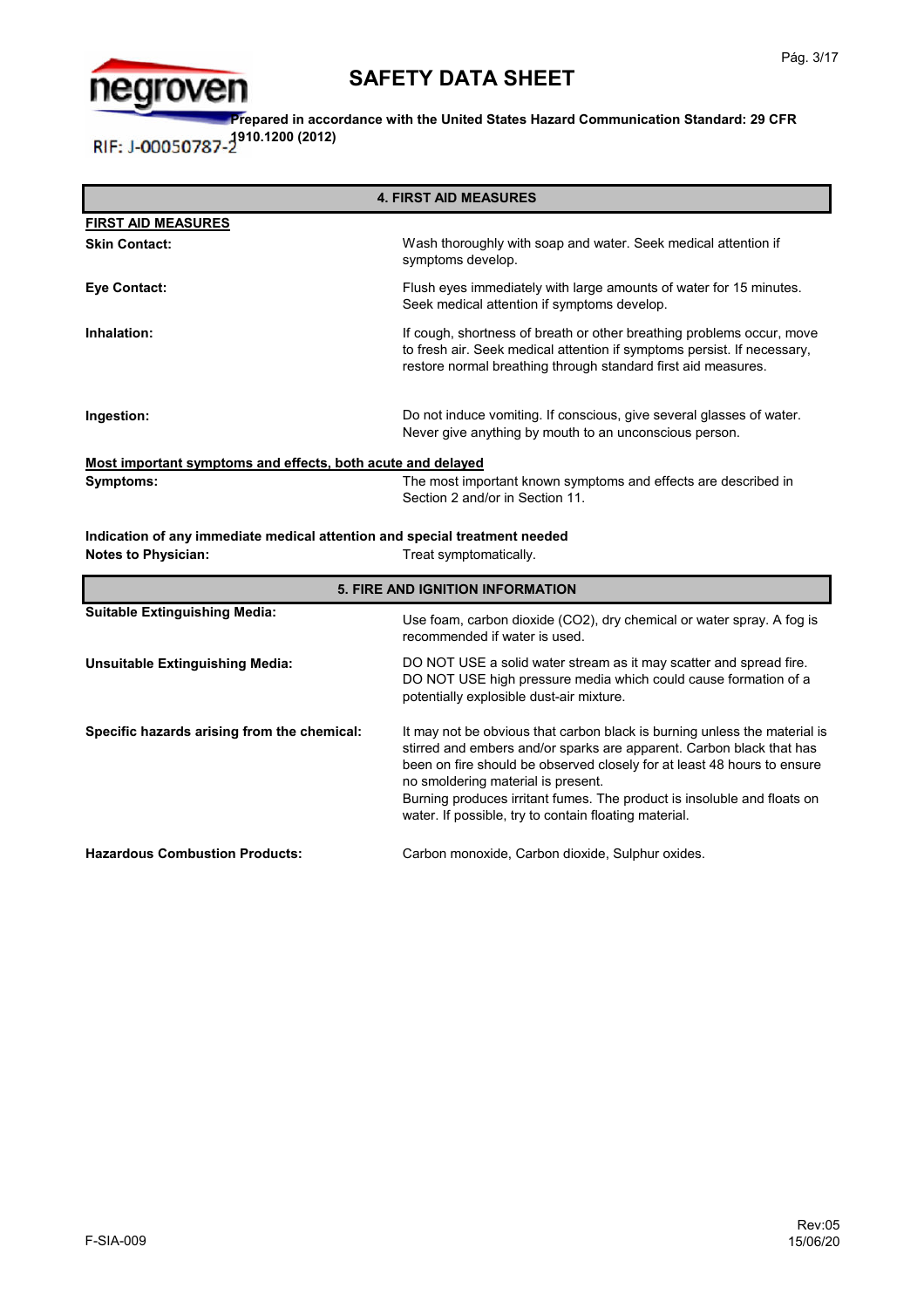

**Prepared in accordance with the United States Hazard Communication Standard: 29 CFR 1910.1200 (2012)**

**Protective equipment and precautions for firefighters:**

Wear suitable protective equipment. In the event of fire, wear selfcontained breathing apparatus. Wet carbon black produces very slippery walking surfaces.

| <b>6. ACCIDENTAL RELEASE MEASURES</b>                                      |                                                                                                                                                                                                                                                                                                                                                                                                                                                                                                                                                                                     |  |
|----------------------------------------------------------------------------|-------------------------------------------------------------------------------------------------------------------------------------------------------------------------------------------------------------------------------------------------------------------------------------------------------------------------------------------------------------------------------------------------------------------------------------------------------------------------------------------------------------------------------------------------------------------------------------|--|
| <b>Personal precautions, protective equipment and emergency procedures</b> |                                                                                                                                                                                                                                                                                                                                                                                                                                                                                                                                                                                     |  |
| <b>Personal Precautions:</b>                                               | CAUTION: Wet carbon black produces slippery walking surfaces. Avoid<br>dust formation. Ensure adequate ventilation. Use personal protective<br>equipment. See also Section 8.                                                                                                                                                                                                                                                                                                                                                                                                       |  |
| <b>Environmental Precautions:</b>                                          |                                                                                                                                                                                                                                                                                                                                                                                                                                                                                                                                                                                     |  |
| <b>Environmental Precautions:</b>                                          | Contain spilled product on land, if possible. The product is insoluble<br>and floats on water.<br>Any product that reaches water should be contained. Local authorities<br>should be advised if spillages cannot be contained.                                                                                                                                                                                                                                                                                                                                                      |  |
| Methods and material for containment and cleaning up                       |                                                                                                                                                                                                                                                                                                                                                                                                                                                                                                                                                                                     |  |
| <b>Methods for containment:</b>                                            | Prevent further leakage or spillage if safe to do so.                                                                                                                                                                                                                                                                                                                                                                                                                                                                                                                               |  |
| <b>Methods for Cleaning Up:</b>                                            | If the spilled material contains dust or has the potential to create dust,<br>use explosion-proof vacuums and/or cleaning systems suitable for<br>combustible dusts. Use of a vacuum with high efficiency particulate air<br>(HEPA) filtration is recommended. Do not create a dust cloud by using<br>a brush or compressed air. Dry sweeping is not recommended. Water<br>spray will produce very slippery walking surfaces and will not result in<br>satisfactory removal of carbon black contamination. Pick up and<br>transfer to properly labelled containers. See Section 13. |  |

### **7. HANDLING AND STORAGE**

| Precautions for safe handling |                                                                                                                                                                                                                                                                                                        |
|-------------------------------|--------------------------------------------------------------------------------------------------------------------------------------------------------------------------------------------------------------------------------------------------------------------------------------------------------|
| Advice on safe handling:      | Avoid contact with skin and eyes. Avoid dust formation. Do not breathe<br>dust. Provide appropriate local exhaust ventilation at machinery and at<br>places where dust can be generated. Do not create a dust cloud by<br>using a brush or compressed air. Dust may form explosible mixture in<br>air. |
|                               | Take precautionary measures against static discharges. All metal parts<br>of the mixing and processing equipment must be earthed/grounded                                                                                                                                                              |

of the mixing and processing equipment must be earthed/grounded. Ensure all equipment is electrically earthed/grounded before beginning transfer operations. Fine dust is capable of penetrating electrical equipment and may cause electrical shorts. If hot work (welding, torch cutting, etc.) is required the immediate work area must be cleared of carbon black product and dust.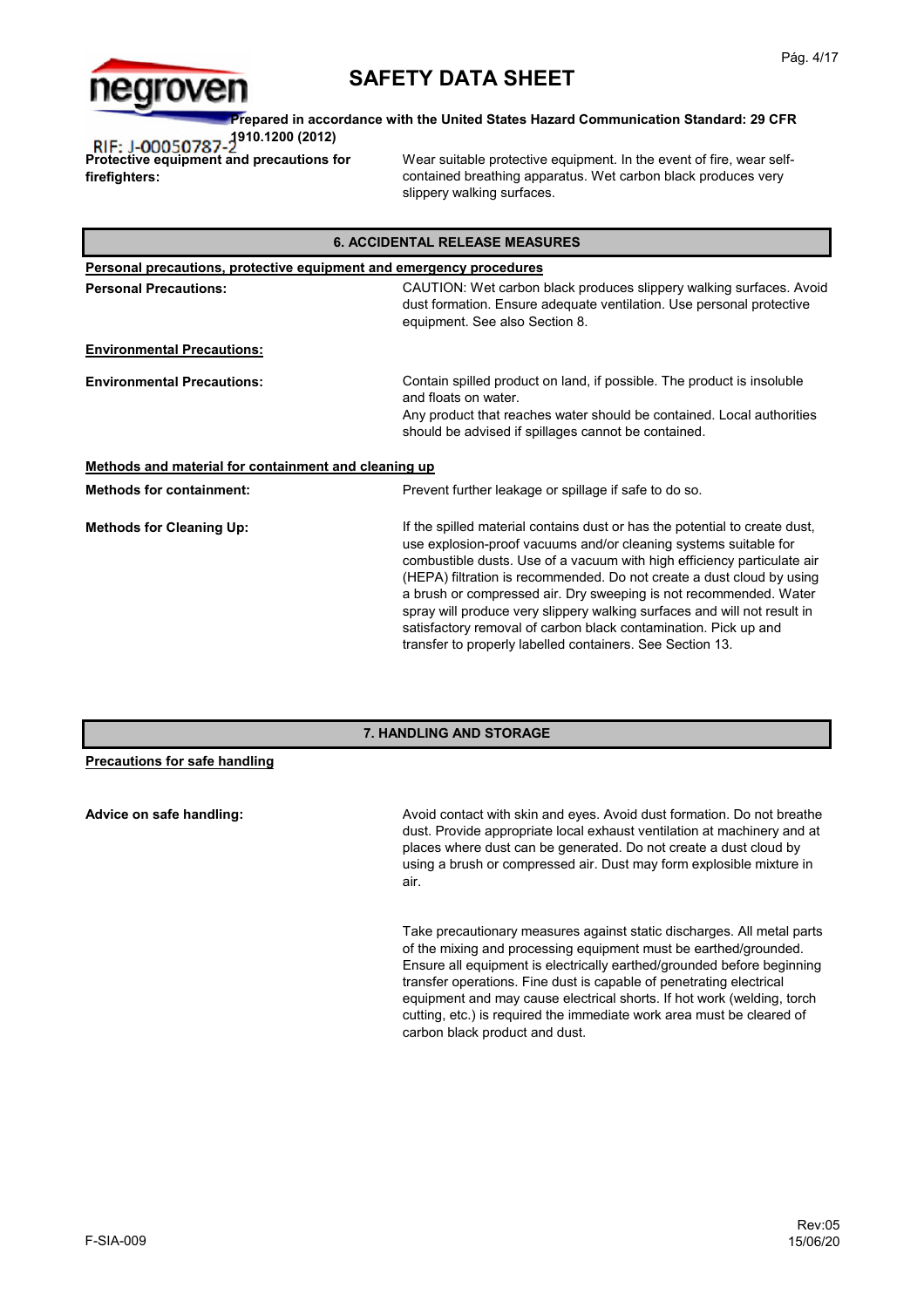

**Prepared in accordance with the United States Hazard Communication Standard: 29 CFR 1910.1200 (2012)**

**Conditions for safe storage, including any incompatibilities**

| <b>Storage Conditions:</b>                 | Keep in a dry, cool and well-ventilated place. Keep away from heat and<br>sources of ignition. Do not store together with strong oxidizing agents.<br>Do not store together with volatile chemicals as they may be adsorbed<br>onto product. Keep in properly labeled containers.<br>Carbon black is not classifiable as a Division 4.2 self-heating substance<br>under the UN test criteria. However, the UN criteria for determining if a<br>substance is self-heating is volume dependent, i.e., the auto-ignition<br>temperature decreases with increasing volume. This classification may<br>not be appropriate for large volume storage containers.<br>Before entering vessels and confined spaces containing carbon black,<br>test for adequate oxygen, flammable gases and potential toxic air<br>contaminants. Dust deposits should not be allowed to accumulate on<br>surfaces, as these may form an explosible mixture if they are released<br>in the atmosphere in sufficient concentrations. |
|--------------------------------------------|-----------------------------------------------------------------------------------------------------------------------------------------------------------------------------------------------------------------------------------------------------------------------------------------------------------------------------------------------------------------------------------------------------------------------------------------------------------------------------------------------------------------------------------------------------------------------------------------------------------------------------------------------------------------------------------------------------------------------------------------------------------------------------------------------------------------------------------------------------------------------------------------------------------------------------------------------------------------------------------------------------------|
| Incompatible materials:                    | Strong oxidizing agents.                                                                                                                                                                                                                                                                                                                                                                                                                                                                                                                                                                                                                                                                                                                                                                                                                                                                                                                                                                                  |
| 8. EXPOSURE CONTROLS / PERSONAL PROTECTION |                                                                                                                                                                                                                                                                                                                                                                                                                                                                                                                                                                                                                                                                                                                                                                                                                                                                                                                                                                                                           |

|  | <b>Exposure guidelines:</b> |
|--|-----------------------------|
|--|-----------------------------|

The table below is a summary. Please see the specific legislation for complete information.

#### **EXPOSURE LIMITS**

The table below is a summary. Please see the specific legislation for complete information.

Japan MHLW: 3.0 mg/m3 Japan SOH: 4.0 mg/m3, TWA; 1.0 mg/m3, TWA respirable Korea: 3.5 mg/m3, TWA Malaysia: 3.5 mg/m3, TWA Netherlands - MAC: 3.5 mg/m3, TWA inhalable Mexico: 3.5 mg/m3, TWA Norway: 3.5 mg/m3, TWA Spain: 3.5 mg/m3, TWA (VLA-ED) Sweden: 3.0 mg/m3, TWA United Kingdom - WEL: 3.5 mg/m3, TWA inhalable; 7.0 mg/m3, STEL inhalable US ACGIH - TLV: 3.0 mg/m3, TWA inhalable US OSHA - PEL: 3.5 mg/m3, TWA Venezuela - COVENIN: 3.5 mg/m3, TWA **Carbon Black, CAS RN 1333-86-4:** Argentina: 3.5 mg/m3, TWA Australia: 3.0 mg/m3, TWA inhalable Belgium: 3.6 mg/m3, TWA Brazil: 3.5 mg/m3, TWA Canada (Ontario): 3.0 mg/m3, TWA inhalable China: 4.0 mg/m3, TWA; 8.0 mg/m3, STEL Colombia: 3.0 mg/m3, TWA inhalable Czech Republic: 2.0 mg/m3, TWA Finland: 3.5 mg/m3, TWA; 7.0 mg/m3, STEL France - INRS: 3.5 mg/m3, TWA/VME inhalable Germany - TRGS 900: 3.0 mg/m3, TWA respirable; 10.0 mg/m3, TWA inhalable Germany - AGW: 1.5 mg/m3, TWA respirable; 4.0 mg/m3, TWA inhalable Hong Kong: 3.5 mg/m3, TWA Indonesia: 3.5 mg/m3, TWA/NABs Ireland: 3.5 mg/m3, TWA; 7.0 mg/m3, STEL Italy: 3.0 mg/m3, TWA inhalable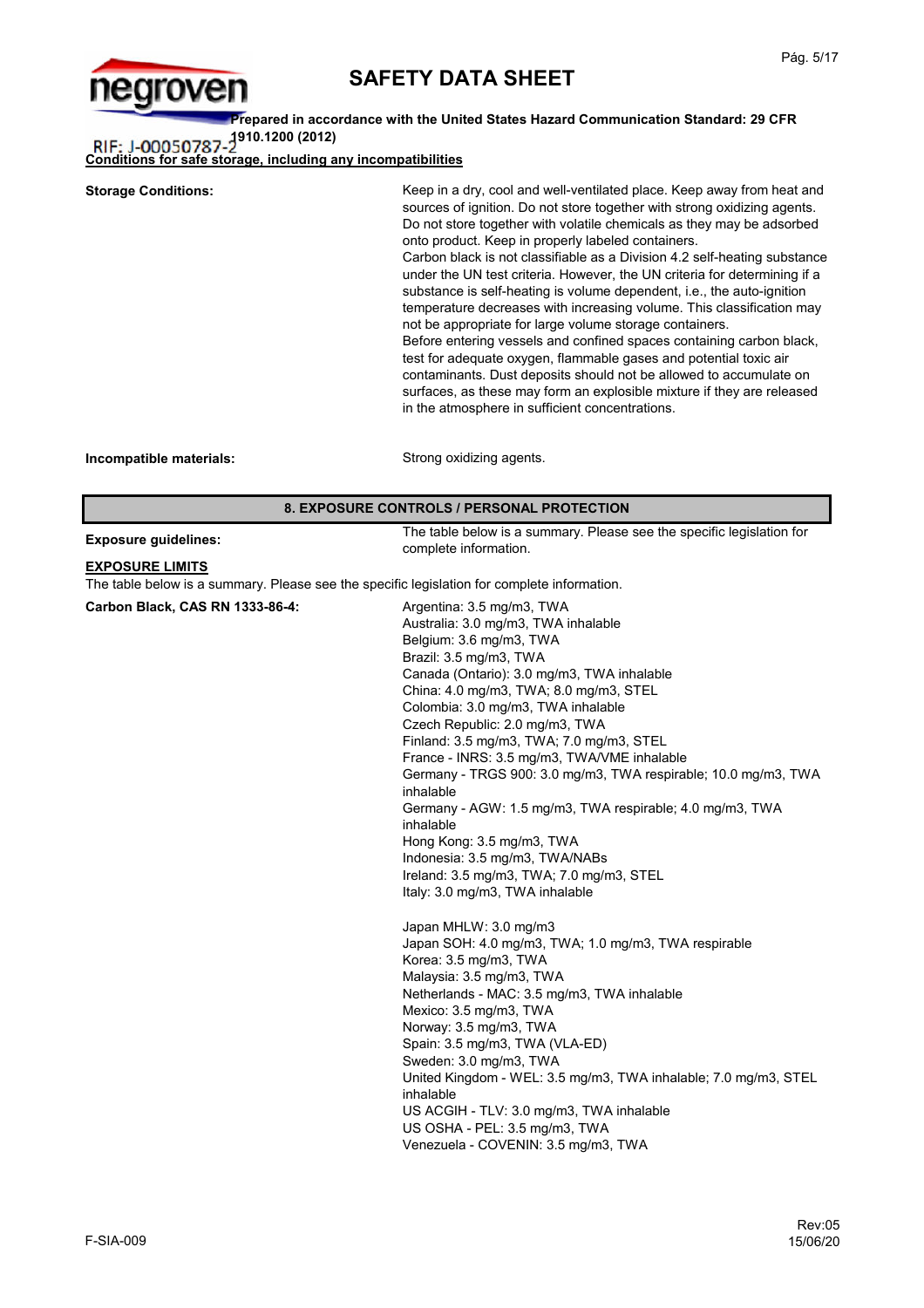



**Prepared in accordance with the United States Hazard Communication Standard: 29 CFR**  RIF: J-00050787-<sup>1910.1200</sup> (2012)

NOTE:

(1) Unless otherwise indicated as "respirable" or "inhalable", the exposure limit represents a "total" value. The inhalable exposure limit has been demonstrated to be more restrictive than the total exposure limit, by a factor of approximately 3.

(2) Negroven, S.A. manages to the US ACGIH TLV of 3.0 mg/m3 TWA inhalable.

**AGW: Arbeitsplatzgrenzwert INRS: Institut National de Recherche et de Securite (National Institute of Research and Security) MAC: Maximaal Aanvaarde Concentraties (Maximum allowed concentration) MHLW: Ministry of Health, Labor and Welfare NABS: Nilai Ambang Batas (threshold limit value) OEL: Occupational Exposure Limit PEL: Permissible Exposure Limit SOH: Society of Occupational Health STEL: Short Term Exposure Limit TLV: Threshold Limit Value TRGS: Technische Regeln für Gefahrstoffe (Technical Rule for Hazardous Materials) TWA: Time Weighted Average US ACGIH: United States American Conference of Governmental Industrial Hygienists US OSHA: United States Occupational Safety and Health Administration VME: Valeur Moyenne d'Exposition (Average Level of Exposure)**

**WEL: Workplace Exposure Limit**

**VLA-ED: Valor límite ambiental de exposicíon diaria (environmental value of daily exposure limit)**

**ENGINEERING CONTROLS** Ensure adequate ventilation to maintain exposures below occupational limits.

Provide appropriate exhaust ventilation at machinery and at places where dust can be generated.

**Personal protective equipment [PPE]**

**Respiratory Protection:**

An approved air-purifying respirator (APR) for particulates may be permissible where airborne concentrations are expected to exceed occupational exposure limits.

Protection provided by air-purifying respirators is limited. Use a positivepressure, air supplied respirator if there is any potential for uncontrolled release, exposure levels are not known, or any circumstances where airpurifying respirators may not provide adequate protection. Use of espirators must include a complete respiratory protection program in accordance with national standards and current best practices.

The following agencies/organizations approve respirators and/or criteria for respirator programs:

US: NIOSH approval under 42 CFR 84 required.

OSHA (29 CFR 1910.134). ANSI Z88.2-1992 (Respiratory Protection).

EU: CR592 Guidelines for the Selection and Use of Respiratory **Protection** 

Germany: DIN/EN 143 Respiratory Protective Devices for Dusty Materials.

UK: BS 4275 Recommendations for the Selection, Use and Maintenance of Respiratory Protective Equipment. HSE Guidance Note HS (G)53 Respiratory Protective Equipment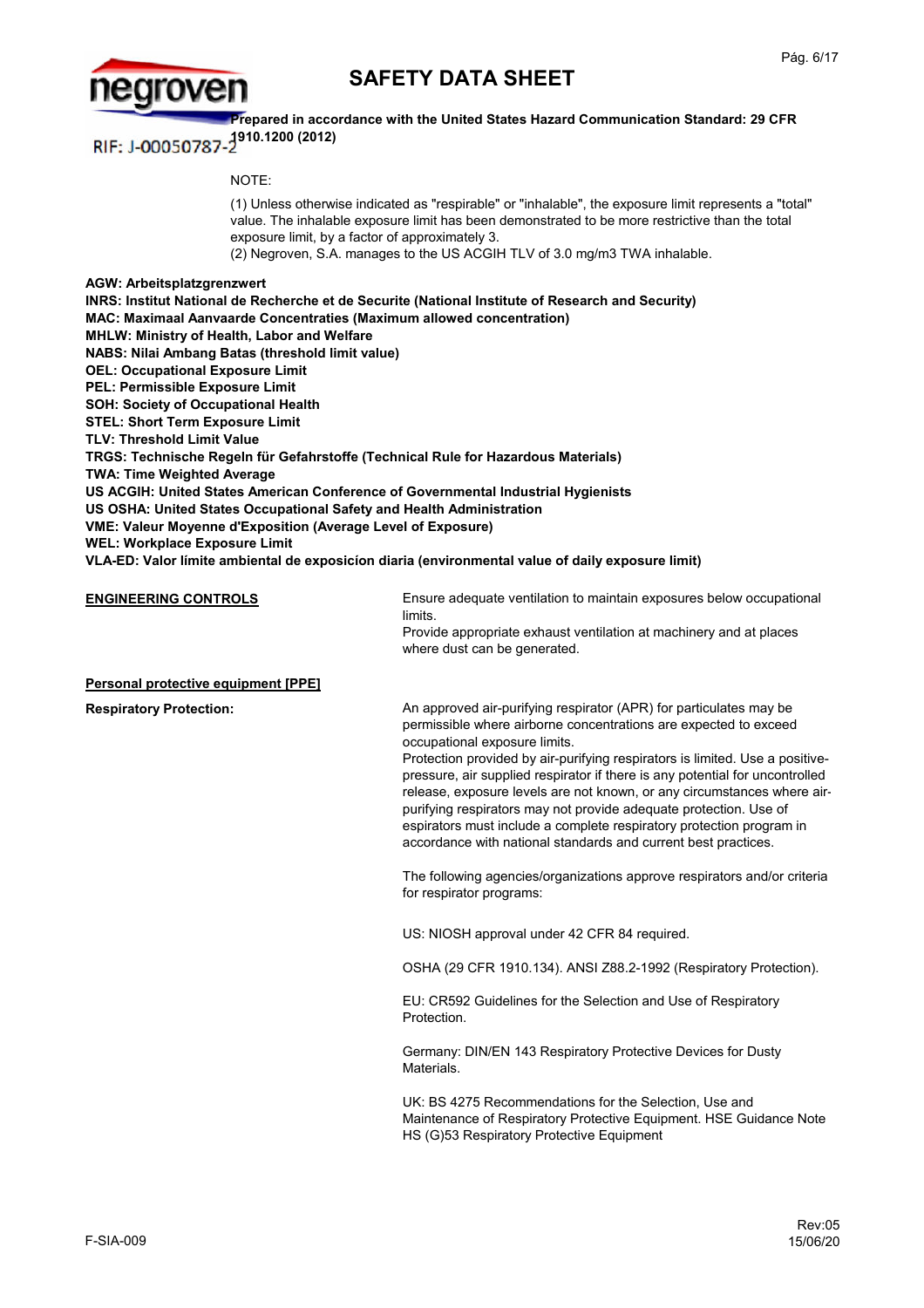

| Prepared in accordance with the United States Hazard Communication Standard: 29 CFR<br>RIF: J-00050787-2910.1200 (2012)                                                         |  |  |
|---------------------------------------------------------------------------------------------------------------------------------------------------------------------------------|--|--|
| Wear eye/face protection. Safety glasses with side-shields or Goggles.                                                                                                          |  |  |
| Wear protective gloves to prevent soiling of hands. Use protective<br>barrier cream before handling the product. Wash hands and other<br>exposed skin with mild soap and water. |  |  |
| Wear suitable protective clothing. Wash clothing daily. Work clothing<br><b>Skin and Body Protection:</b><br>should not be allowed out of the workplace.                        |  |  |
| Handle in accordance with good industrial hygiene and safety practice.<br>Emergency eyewash and safety shower should be located nearby.                                         |  |  |
|                                                                                                                                                                                 |  |  |

**Environmental exposure controls:** In accordance with all local legislation and permit requirements.

@ 20°C (Pellets) (Powder) Not applicable **Partition Coefficient (n-octanol/water):** Not applicable **Oxidizing Properties: Solubilities Kinematic viscosity:** Not applicable Not applicable Not applicable **Decomposition Temperature: Viscosity:** Not applicable that the contract of the contract of the contract of the contract of the contract of the contract of the contract of the contract of the contract of the contract of the contract of the contract Not applicable Not applicable **Density: Vapor Pressure: Odor Threshold: Boiling Point/Boiling Range: Properties: pH:** 2 -11 2 - 4 (oxidized carbon black) and 4 - 11 (non-oxidized carbon black) [50 g/l water, 68ºF (20ºC)] Method ASTM D1512 **Appearance:** Black Powder or Pellets 200-680 kg/m3 20-380 kg/m3 **Vapor Density:** None **Melting Point/Freezing Point: Evaporation Rate: Physical State:** Solid Not applicable **Values Color:** Black **Odor: Remarks / Method** Not applicable **9. PHYSICAL AND CHEMICAL PROPERTIES** Not applicable Not applicable Insoluble Insoluble 1.7 - 1.9 **Dynamic viscosity: Water Solubility: Bulk Density: Specific Gravity at 20°C:**  $1.7 - 1.9$  g/cm<sup>3</sup>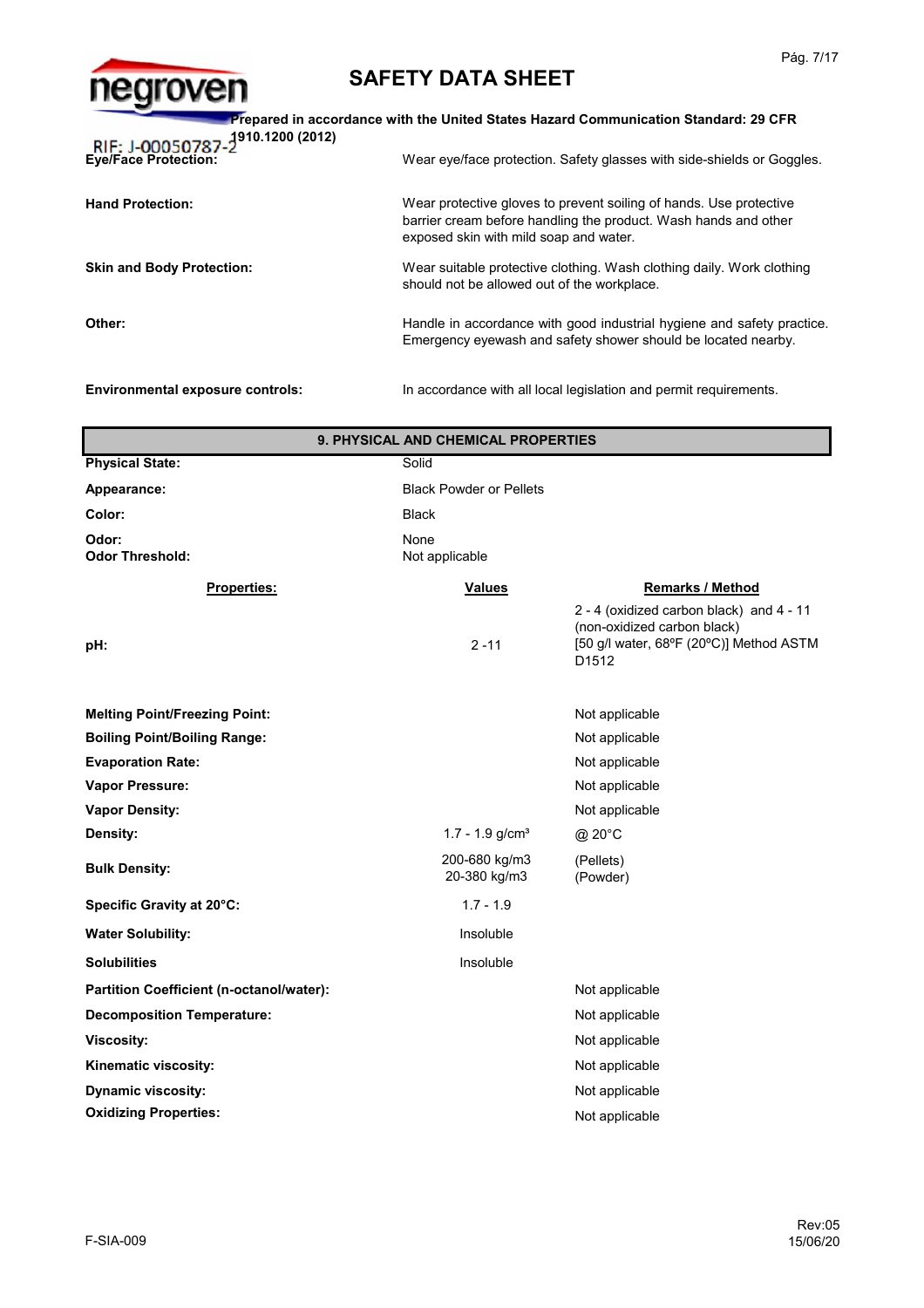

#### **Prepared in accordance with the United States Hazard Communication Standard: 29 CFR**

**1910.1200 (2012)**

| <b>KIF: J-00050787-2</b><br>Softening point: |                         | Not applicable                                                                                                                             |
|----------------------------------------------|-------------------------|--------------------------------------------------------------------------------------------------------------------------------------------|
| VOC content (%):                             |                         | No information available                                                                                                                   |
| % Volatile (by Volume):                      |                         | No information available                                                                                                                   |
| % Volatile by Weight                         | $< 2.5\%$<br>$2 - 8%$   | (950°C) (non-oxidized carbon black)<br>(oxidized carbon black)                                                                             |
| <b>Surface Tension:</b>                      |                         | No information available                                                                                                                   |
| <b>Explosive properties:</b>                 |                         | Dust may form explosible mixture in air                                                                                                    |
| <b>Flash Point:</b>                          |                         | Not applicable                                                                                                                             |
| Flammability (solid, gas):                   |                         | No information available                                                                                                                   |
| <b>Flammability Limit in Air:</b>            |                         | No information available                                                                                                                   |
| Explosion Limits in Air - Upper (g/m3):      |                         | No information available                                                                                                                   |
| Explosion Limits in Air - Lower (g/m3):      | 50 g/m3                 | (dust)                                                                                                                                     |
| <b>Autoignition Temperature:</b>             | >140 °C                 | (transport) IMDG-Code                                                                                                                      |
| <b>Minimum Ignition Temperature:</b>         | $>$ 500 °C<br>>315 °C   | (BAM Furnace) VDI 2263<br>(Godberg-Greenwald Furnace) VDI 2263                                                                             |
| <b>Minimum Ignition Energy:</b>              | $> 10,000$ mJ           | <b>VDI 2263</b>                                                                                                                            |
| <b>Ignition Energy:</b>                      |                         | No information available                                                                                                                   |
| <b>Maximum Absolute Explosion Pressure:</b>  | 10 bar                  | VDI 2263 10 bar at an initial starting<br>pressure of 1 bar. Higher starting initial<br>pressures will yield higher explosion<br>pressures |
| <b>Maximum Rate of Pressure Rise:</b>        | 30 - 400 bar/sec        | VDI 2263 and ASTM E1226-88                                                                                                                 |
| <b>Burn Velocity:</b>                        | > 45 seconds            | (not classifiable as "Highly Flammable", or<br>"Easily Ignitable")                                                                         |
| <b>Kst Value:</b>                            | 110 bar m/s (Class ST1) |                                                                                                                                            |
| <b>Dust Explosion Classification:</b>        | ST <sub>1</sub>         |                                                                                                                                            |

### **10. STABILITY AND REACTIVITY**

| Stability:                                 | Stable under recommended handling and storage conditions.                                                        |
|--------------------------------------------|------------------------------------------------------------------------------------------------------------------|
| <b>Reactivity:</b>                         | May react exothermically upon contact with strong oxidizers.                                                     |
| <b>Possibility of hazardous reactions:</b> | None under normal processing.                                                                                    |
| <b>Hazardous Polymerization:</b>           | Hazardous polymerization does not occur.                                                                         |
| <b>Incompatible Materials:</b>             | Strong oxidizers such as chlorates, bromates, and nitrates.                                                      |
| <b>Conditions to Avoid:</b>                | Do not expose to temperatures above 300°C. Keep away from heat and<br>sources of ignition. Avoid dust formation. |
| <b>Explosion data:</b>                     | See also Section 9.                                                                                              |
| <b>Sensitivity to Mechanical Impact:</b>   | Not sensitive to mechanical impact.                                                                              |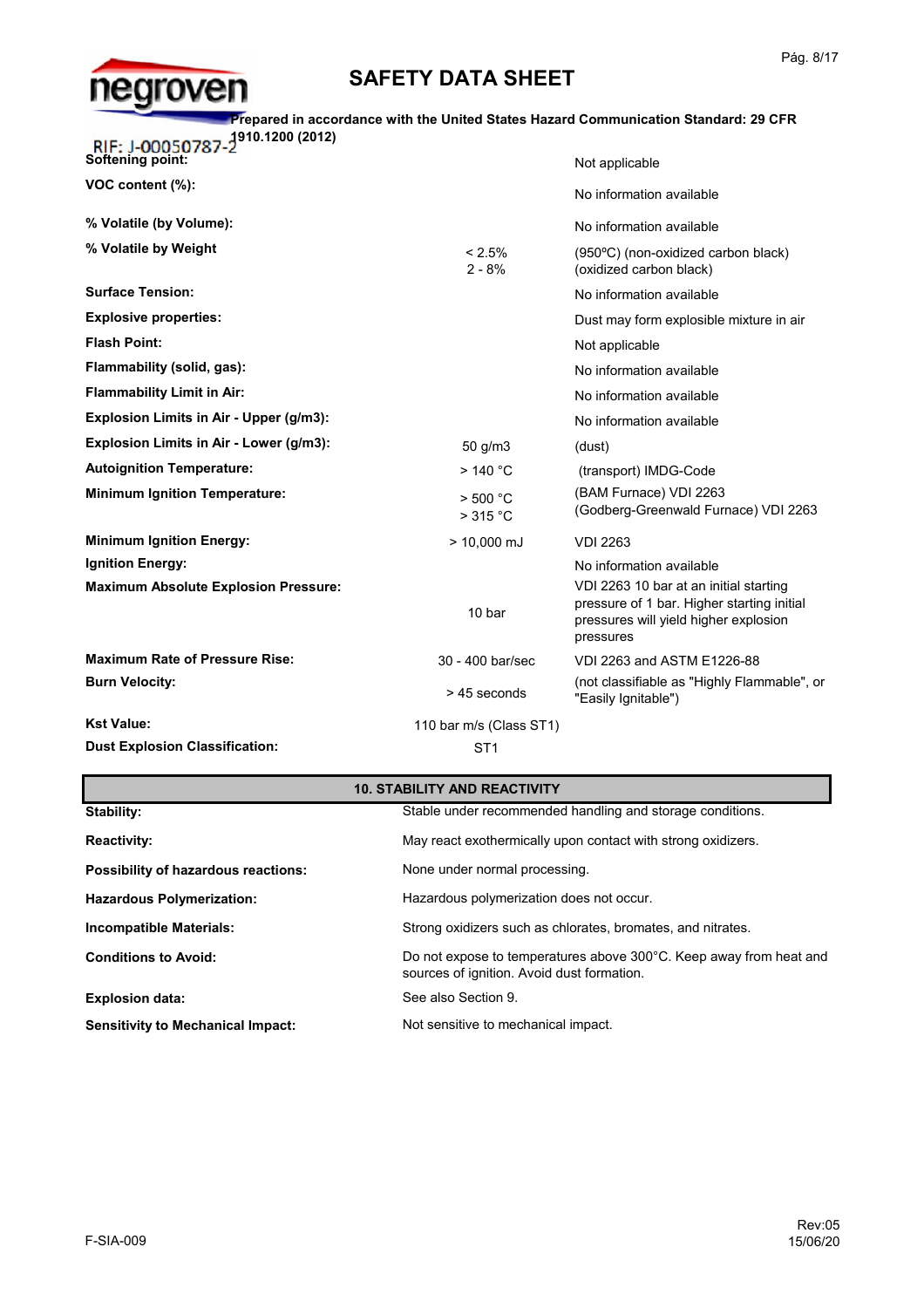

**Prepared in accordance with the United States Hazard Communication Standard: 29 CFR 1910.1200 (2012)** RIF: J-00050787

Carbon monoxide (CO). Carbon dioxide (CO2). Sulfur oxides. Organic products of combustion. **Sensitivity to Static Discharge:** Dust may form explosible mixture in air. Avoid dust formation. Do not create a dust cloud by using a brush or compressed air. Take precautionary measures against static discharges. All metal parts of the mixing and processing equipment must be earthed/grounded. Ensure all equipment is electrically earthed/grounded before beginning transfer operations. **Hazardous Decomposition Products:**

| <b>11. TOXICOLOGICAL INFORMATION</b> |                                                                                                                                                                                                                                                                                                                                                                                                                                                                                                                             |  |
|--------------------------------------|-----------------------------------------------------------------------------------------------------------------------------------------------------------------------------------------------------------------------------------------------------------------------------------------------------------------------------------------------------------------------------------------------------------------------------------------------------------------------------------------------------------------------------|--|
| <b>ACUTE TOXICITY</b>                |                                                                                                                                                                                                                                                                                                                                                                                                                                                                                                                             |  |
| Oral LD50:                           | LD50/oral/rat = > 8000 mg/kg. (Equivalent to OECD TG 401).                                                                                                                                                                                                                                                                                                                                                                                                                                                                  |  |
| <b>Inhalation LC50:</b>              | No data available.                                                                                                                                                                                                                                                                                                                                                                                                                                                                                                          |  |
| <b>Dermal LD50:</b>                  | No data available.                                                                                                                                                                                                                                                                                                                                                                                                                                                                                                          |  |
| Assessment:                          | Non-toxic after ingestion.                                                                                                                                                                                                                                                                                                                                                                                                                                                                                                  |  |
| <b>Skin corrosion/irritation:</b>    | Rabbit: not irritating. (Equivalent to OECD TG 404)<br>Edema = $0$ (max. attainable irritation score: 4)<br>Erythema = $0$ (max. attainable irritation score: 4)                                                                                                                                                                                                                                                                                                                                                            |  |
|                                      | Assessment: Not irritating to skin                                                                                                                                                                                                                                                                                                                                                                                                                                                                                          |  |
| Serious eye damage/eye irritation:   | Rabbit: not irritating. (OECD TG 405). Cornea: 0 (max. attainable irritation score: 4).<br>$l$ ris: 0<br>(max. attainable irritation score: 2). Conjunctivae: 0 (max. attainable irritation score: 3).<br>Chemosis: 0 (max. attainable irritation score: 4).                                                                                                                                                                                                                                                                |  |
|                                      | Assessment: Not irritating to the eyes.                                                                                                                                                                                                                                                                                                                                                                                                                                                                                     |  |
| Sensitization:                       | Guinea pig skin (Buehler Test): Not sensitizing (OECD TG 406).                                                                                                                                                                                                                                                                                                                                                                                                                                                              |  |
|                                      | Assessment: Not sensitizing in animals. No cases of sensitization in humans have<br>been reported.                                                                                                                                                                                                                                                                                                                                                                                                                          |  |
| <b>Germ Cell Mutagenicity</b>        | In Vitro<br>Carbon black is not suitable to be tested in bacterial (Ames test) and other in vitro<br>systems because of its insolubility. However, when organic solvent extracts of carbon<br>black have been tested, results showed no mutagenic effects. Organic solvent<br>extracts of carbon black can contain traces of polycyclic aromatic hydrocarbons<br>(PAHs). A study to examine the bioavailability of these PAHs showed that PAHs are<br>very tightly bound to carbon black and not bioavailable. (Borm, 2005) |  |
|                                      | In Vivo<br>In an experimental investigation, mutational changes in the hprt gene were reported in<br>alveolar epithelial cells in the rat following inhalation exposure to carbon black. This<br>observation is believed to be rat specific and a consequence of "lung overload"<br>(Driscoll, 1997) which led to chronic inflammation and release of reactive oxygen<br>species. This is considered to be a secondary genotoxic effect and, thus, carbon black<br>itself would not be considered to be mutagenic.          |  |
|                                      | Assessment: In vivo mutagenicity in rats occurs by mechanisms secondary to a<br>threshold effect and is a consequence of "lung overload," which leads to chronic<br>inflammation and the release of genotoxic oxygen species. This mechanism is<br>considered to be a secondary genotoxic effect and, thus, carbon black itself would not<br>be considered to be mutagenic.                                                                                                                                                 |  |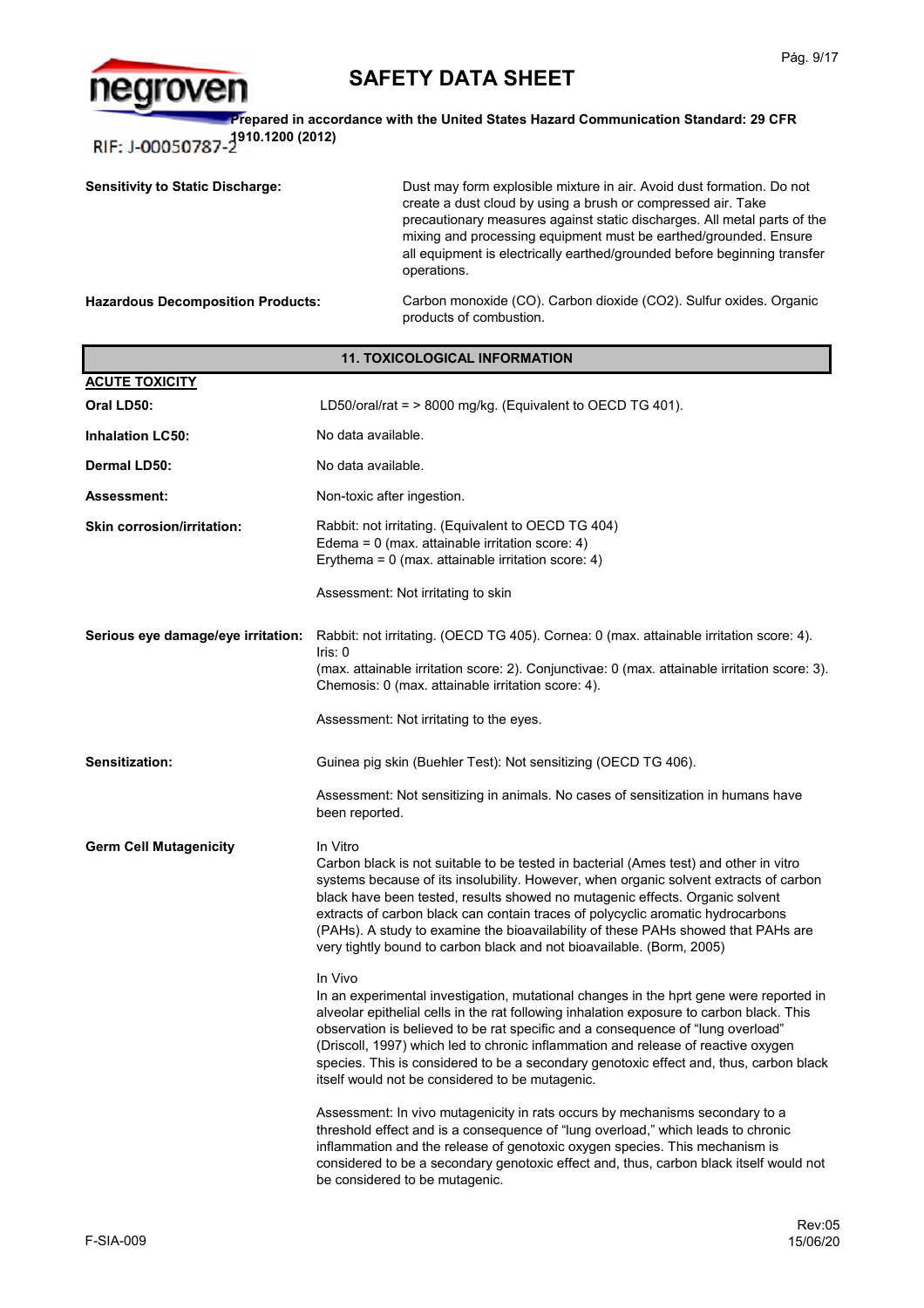

**Prepared in accordance with the United States Hazard Communication Standard: 29 CFR 1910.1200 (2012)**

# **Carcinogenicity: ANIMAL TOXICITY:**

Rat, oral, duration 2 years. Effect: no tumors.

Mouse, oral, duration 2 years. Effect: no tumors.

Mouse, dermal, duration 18 months. Effect: no skin tumors.

Rat, inhalation, duration 2 years. Target organ: lungs. Effect: inflammation, fibrosis, tumors.

Note: Tumors in the rat lung are considered to be related to the "lung overload" rather than to a specific chemical effect of carbon black itself in the lung. These effects in rats have been reported in many studies on other poorly soluble inorganic particles and appear to be rat specific (ILSI, 2000). Tumors have not been observed in other species (i.e., mouse and hamster) for carbon black or other poorly soluble particles under similar circumstances and study conditions.

#### **MORTALITY STUDIES (HUMAN DATA):**

A study on carbon black production workers in the UK (Sorahan, 2001) found an increased risk of lung cancer in two of the five plants studied; however, the increase was not related to the dose of carbon black. Thus, the authors did not consider the increased risk in lung cancer to be due to carbon black exposure. A German study of carbon black workers at one plant (Morfeld, 2006; Buechte, 2006) found a similar increase in lung cancer risk but, like the Sorahan, 2001 (UK study), found no association with carbon black exposure. A large US study of 18 plants showed a reduction in lung cancer risk in carbon black production workers (Dell, 2006). Based upon these studies, the February 2006 Working Group at the International Agency for Research on Cancer (IARC) concluded that the human evidence for carcinogenicity was inadequate (IARC, 2010).

Since the IARC evaluation of carbon black, Sorahan and Harrington (2007) have reanalyzed the UK study data using an alternative exposure hypothesis and found a positive association with carbon black exposure in two of the five plants. The same exposure hypothesis was applied by Morfeld and McCunney (2009) to the German cohort; in contrast, they found no association between carbon black exposure and lung cancer risk and, thus, no support for the alternative exposure hypothesis used by Sorahan and Harrington.

Overall, as a result of these detailed investigations, no causative link between carbon black exposure and cancer risk in humans has been demonstrated.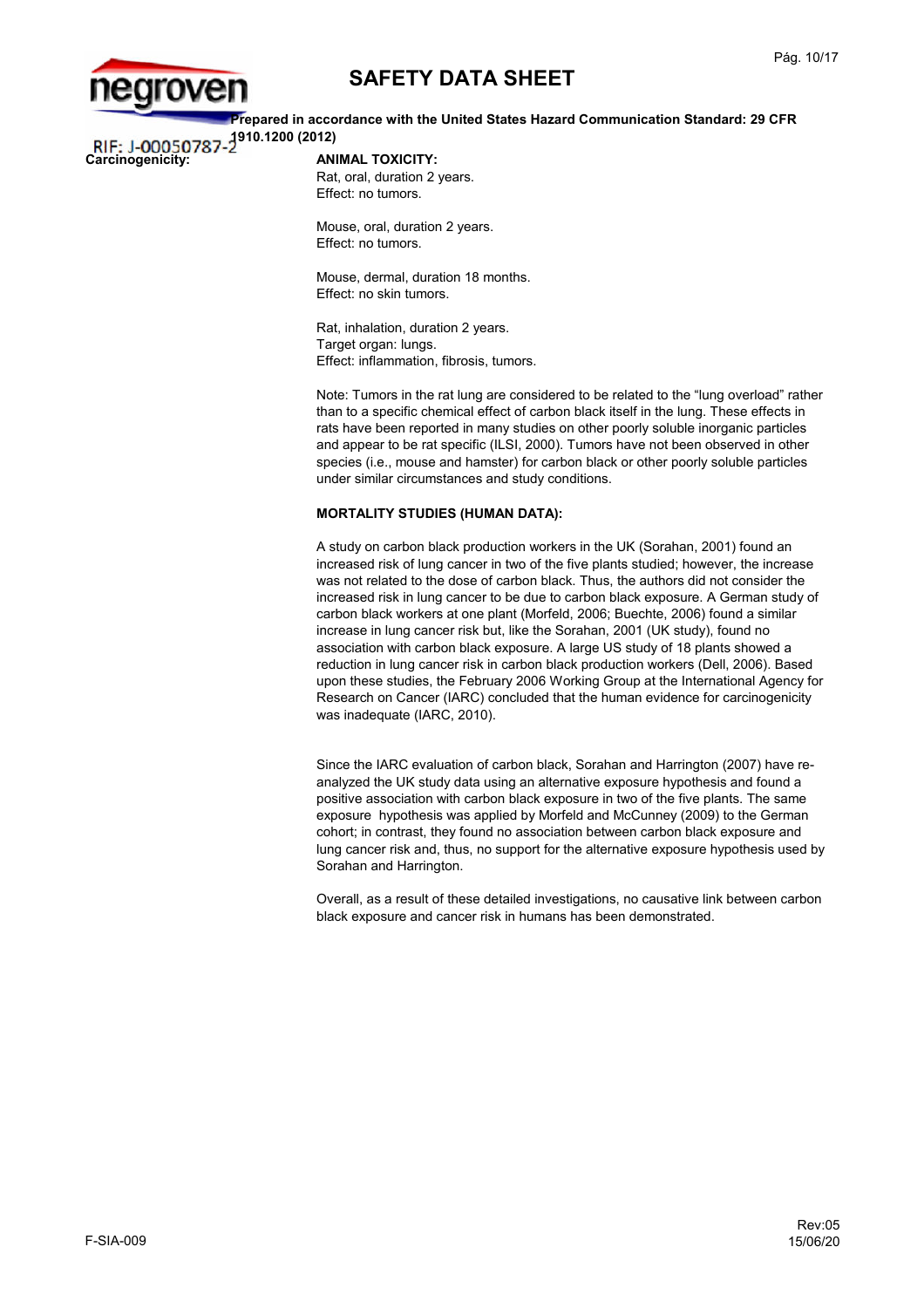



**Prepared in accordance with the United States Hazard Communication Standard: 29 CFR 1910.1200 (2012)**

### **IARC CANCER CLASSIFICATION:**

|                                                    | In 2006 IARC re-affirmed its 1995 finding that there is "inadequate evidence" from<br>human health studies to assess whether carbon black causes cancer in humans.<br>IARC concluded that there is "sufficient evidence" in experimental animal studies for<br>the carcinogenicity of carbon black. IARC's overall evaluation is that carbon black is<br>"possibly carcinogenic to humans (Group 2B)". This conclusion was based on IARC's<br>guidelines, which generally require such a classification if one species exhibits<br>carcinogenicity in two or more animal studies (IARC, 2010).                                                                                                                                                                                                                                                                                                    |
|----------------------------------------------------|---------------------------------------------------------------------------------------------------------------------------------------------------------------------------------------------------------------------------------------------------------------------------------------------------------------------------------------------------------------------------------------------------------------------------------------------------------------------------------------------------------------------------------------------------------------------------------------------------------------------------------------------------------------------------------------------------------------------------------------------------------------------------------------------------------------------------------------------------------------------------------------------------|
|                                                    | Solvent extracts of carbon black were used in one study of rats in which skin tumors<br>were found after dermal application and several studies of mice in which sarcomas<br>were found following subcutaneous injection. IARC concluded that there was<br>"sufficient evidence" that carbon black extracts can cause cancer in animals (Group<br>2B).                                                                                                                                                                                                                                                                                                                                                                                                                                                                                                                                            |
|                                                    | <b>ACGIH CANCER CLASSIFICATION:</b><br>Confirmed Animal Carcinogen with Unknown Relevance to Humans (Category A3<br>Carcinogen).                                                                                                                                                                                                                                                                                                                                                                                                                                                                                                                                                                                                                                                                                                                                                                  |
|                                                    | <b>ASSESSMENT:</b><br>Applying the guidelines of self-classification under the Globally Harmonized System of<br>Classification and Labeling of Chemicals, carbon black is not classified as a<br>carcinogen. Lung tumors are induced in rats as a result of repeated exposure to inert,<br>poorly soluble particles like carbon black and other poorly soluble particles. Rat<br>tumors are a result of a secondary non-genotoxic mechanism associated with the<br>phenomenon of lung overload. This is a species-specific mechanism that has<br>questionable relevance for classification in humans. In support of this opinion, the<br>CLP Guidance for Specific Target Organ Toxicity - Repeated Exposure (STOT-RE),<br>cites lung overload under mechanisms not relevant to humans. Human health studies<br>show that exposure to carbon black does not increase the risk of carcinogenicity. |
| <b>Reproductive and Developmental</b><br>Toxicity: | <b>ASSESSMENT:</b><br>No effects on reproductive organs or fetal development have been reported in long-<br>term repeated dose toxicity studies in animals.                                                                                                                                                                                                                                                                                                                                                                                                                                                                                                                                                                                                                                                                                                                                       |
| <b>STOT - Single Exposure:</b>                     | <b>ASSESSMENT:</b><br>Based on available data, specific target organ toxicity is not expected after single oral,<br>single inhalation, or single dermal exposure.                                                                                                                                                                                                                                                                                                                                                                                                                                                                                                                                                                                                                                                                                                                                 |
| <b>STOT - repeated exposure:</b>                   | <b>ANIMAL TOXICITY:</b><br>Repeated dose toxicity: inhalation (rat), 90 days, No Observed Adverse Effect<br>Concentration (NOAEC) = 1.1 mg/m3 (respirable). Target organ effects at higher<br>doses are lung inflammation, hyperplasia, and fibrosis.                                                                                                                                                                                                                                                                                                                                                                                                                                                                                                                                                                                                                                             |
|                                                    | Repeated dose toxicity: oral (mouse), 2 yrs, No Observed Effect Level (NOEL) = 137<br>mg/kg (body wt.)                                                                                                                                                                                                                                                                                                                                                                                                                                                                                                                                                                                                                                                                                                                                                                                            |
|                                                    | Repeated dose toxicity: oral (rat), 2 yrs, NOEL = 52 mg/kg (body wt.)                                                                                                                                                                                                                                                                                                                                                                                                                                                                                                                                                                                                                                                                                                                                                                                                                             |
|                                                    | Although carbon black produces pulmonary irritation, cellular proliferation, fibrosis,<br>and lung tumors in the rat under conditions of "lung overload", there is evidence to<br>demonstrate that this response is principally a species-specific response that is not<br>relevant to humans.                                                                                                                                                                                                                                                                                                                                                                                                                                                                                                                                                                                                    |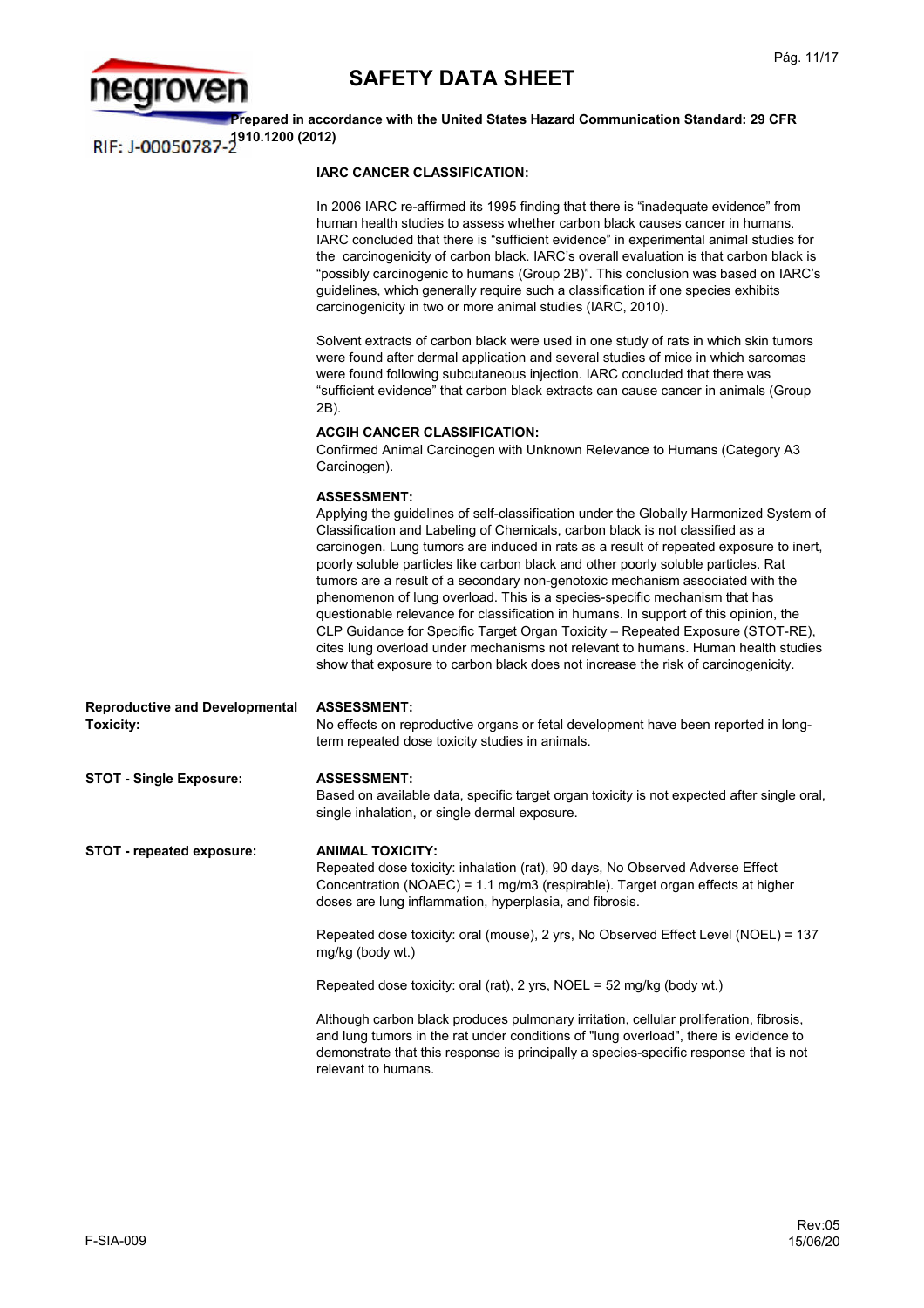

**Prepared in accordance with the United States Hazard Communication Standard: 29 CFR 1910.1200 (2012) RIF: I-00050787** 

### **MORBIDITY STUDIES (human data):**

Results of epidemiological studies of carbon black production workers suggest that cumulative exposure to carbon black may result in small, non-clinical decrements in lung function. A U.S. respiratory morbidity study suggested a 27 ml decline in FEV1 from a 1 mg/m3 8 hour TWA daily (inhalable fraction) exposure over a 40-year period (Harber, 2003). An earlier European investigation suggested that exposure to 1 mg/m3 (inhalable fraction) of carbon black over a 40-year working lifetime would result in a 48 ml decline in FEV1 (Gardiner, 2001). However, the estimates from both studies were only of borderline statistical significance. Normal age-related decline over a similar period of time would be approximately 1200 ml.

In the U.S. study, 9% of the highest non-smokers exposure group (in contrast to 5% of the unexposed group) reported symptoms consistent with chronic bronchitis. In the European study, methodological limitations in the administration of the questionnaire limit the conclusions that can be drawn about reported symptoms. This study, however, indicated a link between carbon black and small opacities on chest films, with negligible effects on lung function.

### **INHALATION ASSESSMENT:**

Applying the guidelines of self-classification under GHS, carbon black is not classified under STOT-RE for effects on the lung. Classification is not warranted on the basis of the unique response of rats resulting from the "lung overload" following exposure to poorly soluble particles such as carbon black. The pattern of pulmonary effects in the rat, such as inflammation and fibrotic responses, are not observed in other rodent species, non-human primates, or humans under similar exposure conditions. Lung overload does not appear to be relevant for human health. Overall, the epidemiological evidence from well-conducted investigations has shown no causative link between carbon black exposure and the risk of non-malignant respiratory disease in humans. A STOT-RE classification for carbon black after repeated inhalation exposure is not warranted.

#### **ORAL ASSESSMENT:**

Based on available data, specific target organ toxicity is not expected after repeated oral exposure.

#### **DERMAL ASSESSMENT:**

Based on available data and the chemical-physical properties (insolubility, low absorption potential), specific target organ toxicity is not expected after repeated dermal exposure.

Aspiration Hazard: **ASSESSMENT:** 

Based on industrial experience and the available data, no aspiration hazard is expected.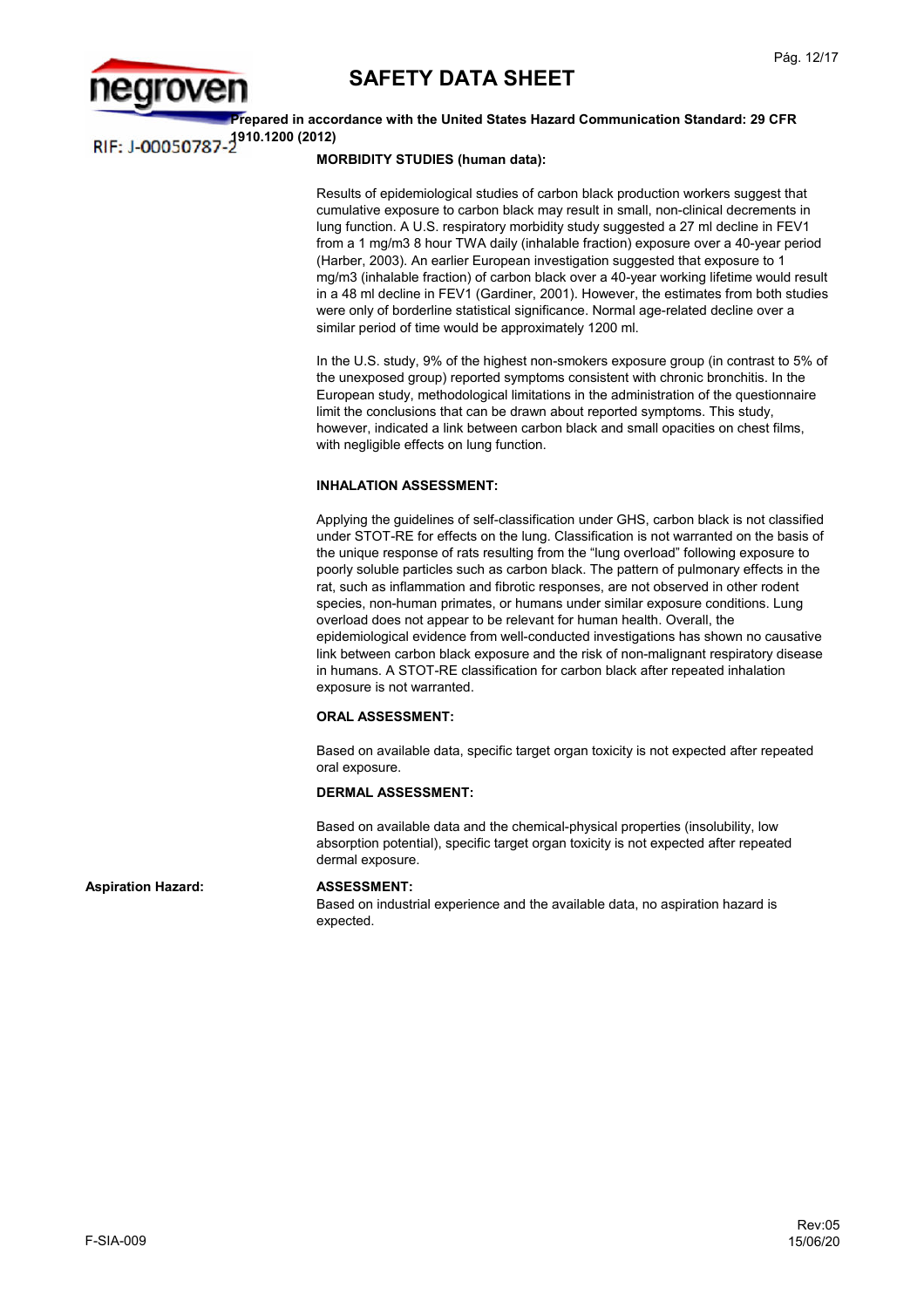

**Prepared in accordance with the United States Hazard Communication Standard: 29 CFR**  RIF: J-00050787-<sup>1910.1200</sup> (2012)

| <b>12. ECOLOGICAL INFORMATION</b>                     |                                                                                                                                                                                                                                                                                                                                        |  |  |
|-------------------------------------------------------|----------------------------------------------------------------------------------------------------------------------------------------------------------------------------------------------------------------------------------------------------------------------------------------------------------------------------------------|--|--|
| <b>Aquatic Toxicity:</b>                              | Fish (Brachydanio rerio): LC50 (96hr) > 1,000 mg/L. (Method: OECD 203).<br>Daphnia magna: EC50 (24hr) > 5,600 mg/L. (Method: OECD 202).<br>Algae (Scenedesmus subspicatus): EC50 (72hr) > 10,000 mg/L.<br>Algae (Scenedesmus subspicatus): NOEC >= 10,000 mg/L.<br>Activated sludge: EC0 (3hr) >= 800 mg/L. (Method: DEV L3 TTC test). |  |  |
| <b>ENVIRONMENTAL FATE</b>                             |                                                                                                                                                                                                                                                                                                                                        |  |  |
| Mobility:                                             | Not expected to migrate. Insoluble.                                                                                                                                                                                                                                                                                                    |  |  |
| <b>Bioaccumulation:</b>                               | Not expected due to physicochemical properties of the substance.                                                                                                                                                                                                                                                                       |  |  |
| Persistence / Degradability:                          | The methods for determining biodegradability are not applicable to<br>inorganic substances                                                                                                                                                                                                                                             |  |  |
| <b>Distribution to Environmental</b><br>Compartments: | Insoluble. Expected to remain on soil surface. Expected to float on<br>water.                                                                                                                                                                                                                                                          |  |  |
| <b>PBT and vPvB Assessment:</b>                       | This substance does not fulfill the criteria for PBT or vPvB                                                                                                                                                                                                                                                                           |  |  |
| Other adverse effects:                                | No other data are available                                                                                                                                                                                                                                                                                                            |  |  |

#### **13. DISPOSAL CONSIDERATIONS**

**Disclaimer**: Information in this section pertains to the product as shipped in its intended composition as described in Section 3 of this MSDS. Contamination or processing may change waste characteristics and requirements. Regulations may also apply to empty containers, liners or rinsate. State/provincial and local regulations may be different from federal regulations.

**RCRA:** Classification (40 CFR 261): Not a hazardous waste.

**Canadian Waste Classification:**  Canada: Not hazardous waste under provincial regulations.

#### **DISPOSAL CONSIDERATIONS:**

Waste should not be released to sewers. Product, as supplied, can be burned in suitable incineration facilities or should be disposed of in accordance with the regulations issued by the appropriate federal, state and local authorities. Same consideration should be given to containers and packaging.

### **14. TRANSPORT INFORMATION**

Seven (7) ASTM reference carbon blacks were tested according to the UN method, Self Heating Solids, and found to be "Not a self-heating substance of Division 4.2" the same carbon blacks were tested according to the UN method, Readily Combustible Solids, and found to be "Not a readily combustible solid of Division 4.1"; under current UN Recommendations on the Transport of Dangeorus Goods.

The following organizations do not classify carbon black as a "hazardous cargo" if it is "carbon, non-activated, mineral origin". Negroven carbon blacks meets this definition.

| <b>DOT</b>                  |               |
|-----------------------------|---------------|
| UN/ID no                    | Not regulated |
| <b>Proper Shipping Name</b> | Not regulated |
| <b>Hazard Class</b>         | Not regulated |
| Packing group               | Not regulated |
| <b>IMDG</b>                 |               |
| UN/ID no                    | Not regulated |
| <b>Proper Shipping Name</b> | Not regulated |
| <b>Hazard Class</b>         | Not regulated |
| Packing group               | Not regulated |
|                             |               |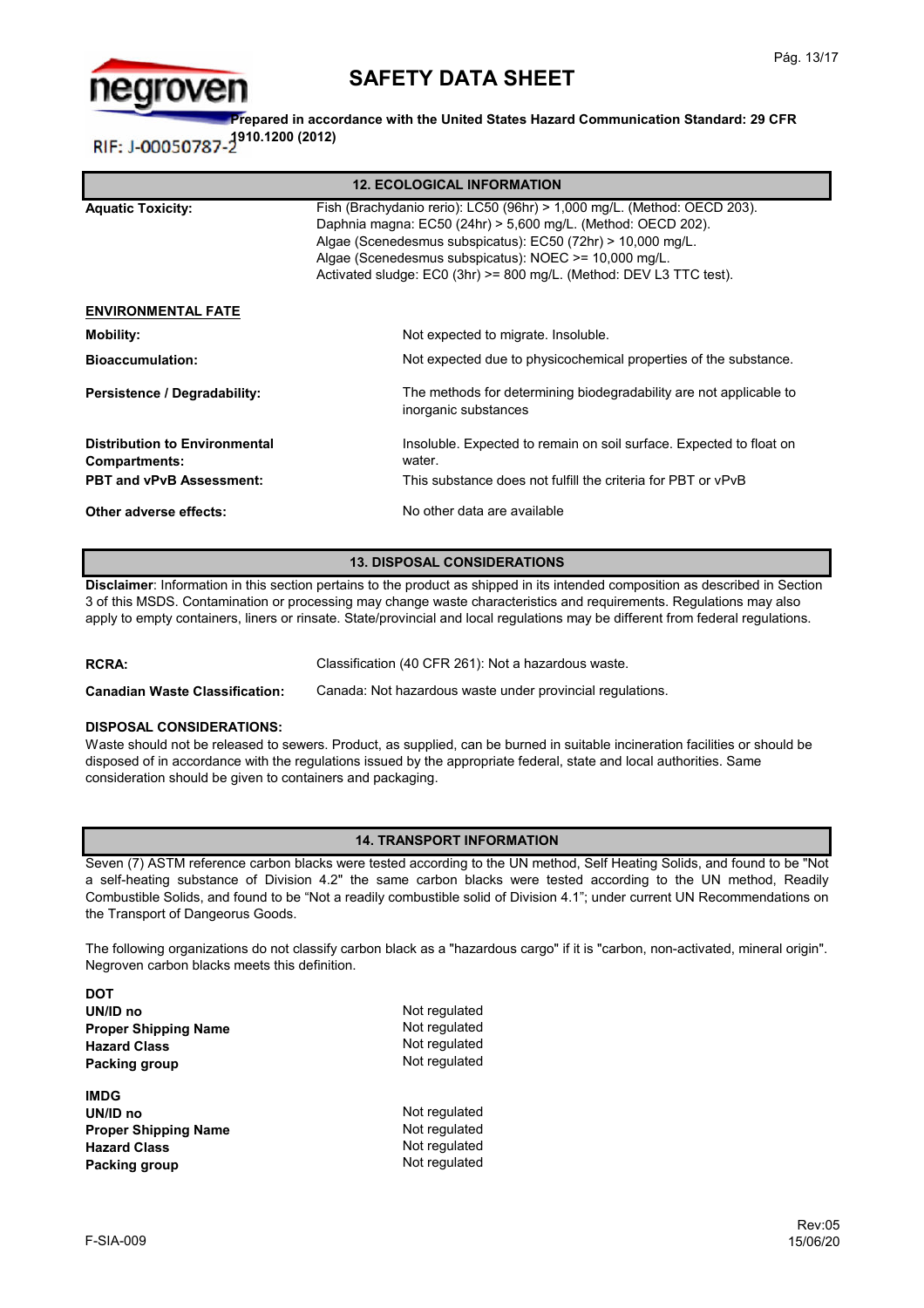

### **Prepared in accordance with the United States Hazard Communication Standard: 29 CFR**

**1910.1200 (2012)**

| <b>RID</b>                  |               |
|-----------------------------|---------------|
| UN/ID no                    | Not regulated |
| <b>Proper Shipping Name</b> | Not regulated |
| <b>Hazard Class</b>         | Not regulated |
| <b>Packing group</b>        | Not regulated |
| <b>ADR</b>                  |               |
| UN/ID no                    | Not regulated |
| <b>Proper Shipping Name</b> | Not regulated |
| <b>Hazard Class</b>         | Not regulated |
| Packing group               | Not regulated |
| ICAO (air)                  |               |
| UN/ID no                    | Not regulated |
| <b>Proper Shipping Name</b> | Not regulated |
| <b>Hazard Class</b>         | Not regulated |
| Packing group               | Not regulated |
| <b>IATA</b>                 |               |
| UN/ID no                    | Not regulated |
| <b>Proper Shipping Name</b> | Not regulated |
| <b>Hazard Class</b>         | Not regulated |
| Packing group               | Not regulated |
|                             |               |

### **15. REGULATORY INFORMATION**

**Hazard Classification**

**United States - OSHA** (29 CFR 1910.1200): Hazardous.

**Mexico - NOM-018-STPS-2000**: Refer to HMIS Rating in Section 16.

**Canada - WHMIS Classification** (CPR, SOR/88-66): Class D2A.

This product has been classified in accordance with the hazard criteria of the Controlled Products Regulations and the MSDS contains all the information required by the Controlled Products Regulations.

| <b>Chemical Name</b>      | <b>WHMIS Ingredient Disclosure List:</b> |
|---------------------------|------------------------------------------|
| Carbon Black<br>1333-86-4 | 1%                                       |

**International Inventories**

**All components of this product are listed on or exempt from the following inventories:**

| <b>TSCA</b> - United States Toxic Substances Control Act Section 8(b) Inventory                                                                                                               | Complies             |
|-----------------------------------------------------------------------------------------------------------------------------------------------------------------------------------------------|----------------------|
| <b>DSL/NDSL</b> - Canadian Domestic Substances List/Non-Domestic Substances List                                                                                                              | Complies             |
| <b>EINECS/ELINCS</b> - European Inventory of Existing Chemical Substances/European List of<br><b>Notified Chemical Substances</b><br><b>ENCS</b> - Japan Existing and New Chemical Substances | Complies<br>Complies |
| <b>IECSC</b> - China Inventory of Existing Chemical Substances                                                                                                                                | Complies             |
| <b>KECL</b> - Korean Existing and Evaluated Chemical Substances                                                                                                                               | Complies             |
| <b>PICCS</b> - Philippines Inventory of Chemicals and Chemical Substances                                                                                                                     | Complies             |
| <b>AICS</b> - Australian Inventory of Chemical Substances                                                                                                                                     | Complies             |
| NZIOC - New Zealand Inventory of Chemicals                                                                                                                                                    | Complies             |
| <b>TCSI</b> - Taiwan Chemical Substance Inventory                                                                                                                                             | Complies             |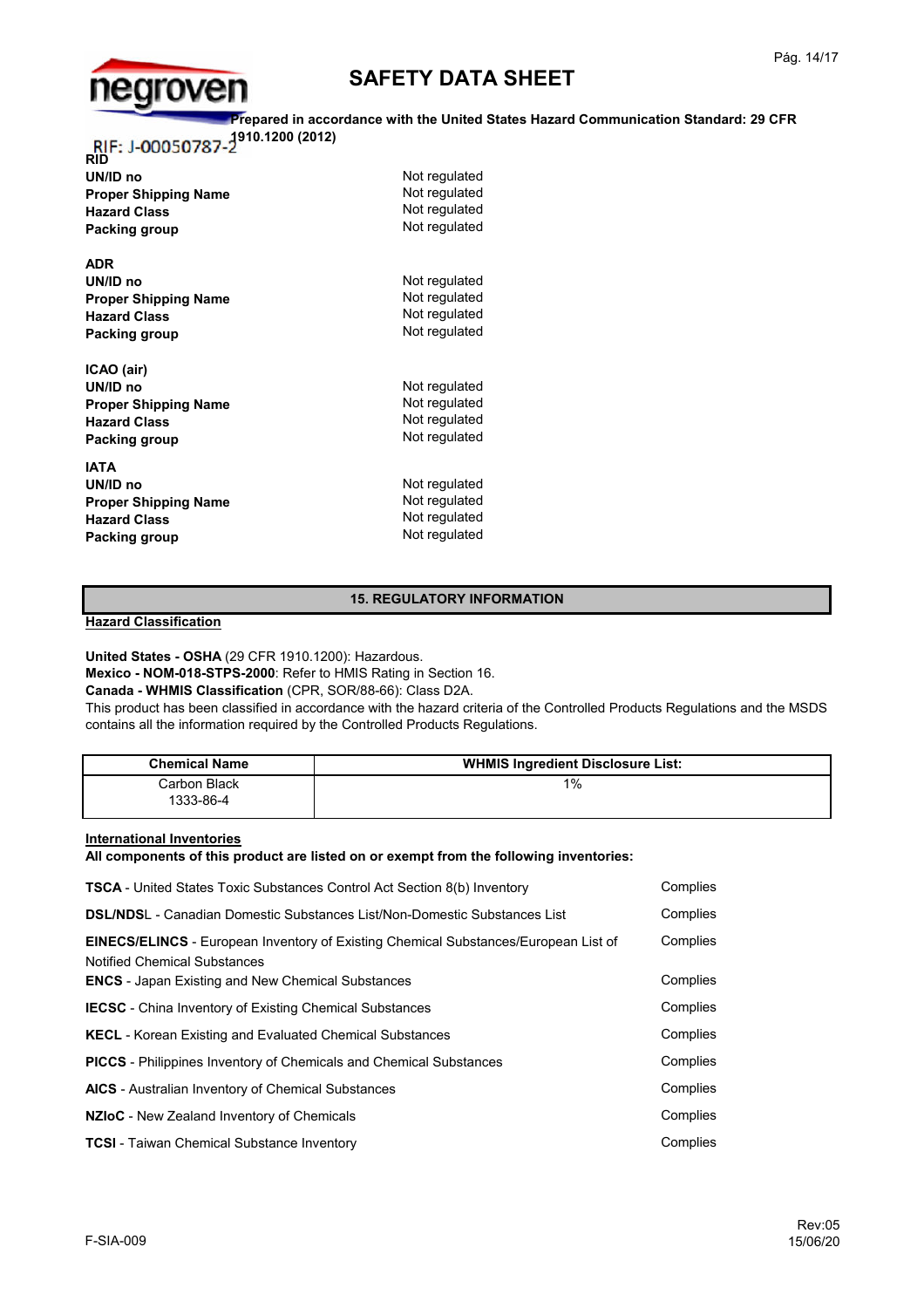

**Prepared in accordance with the United States Hazard Communication Standard: 29 CFR** 

**1910.1200 (2012)** RIF: J-00050787

### **U.S. Federal Regulations**

**TSCA 12(b) Export Notification:** This product does not contain any components that are subject to TSCA 12(b) Export Notification.

### **SARA 311/312 Hazard Categories**

| <b>Acute Health Hazard</b>        | NΟ   |
|-----------------------------------|------|
| <b>Chronic Health Hazard</b>      | YFS  |
| Fire hazard                       | YFS. |
| Sudden release of pressure hazard | NΟ   |
| <b>Reactive Hazard</b>            | NΩ   |

### **SARA Section 313 (40 CFR 372) Toxics Release Inventory:**

Under EPA's Toxics Release Inventory (TRI) program the reporting threshold for 21 Polycyclic Aromatic Compounds (PACs) has been lowered to 100 pounds/year manufactured, processed, or otherwise used. The 100 pounds/year applies to the cumulative total of 21 specific PACs. In addition, the TRI reporting threshold for Benzo [g,h,i] perylene is 10 pounds/year manufactured, processed, or otherwise used. Carbon black may contain certain PACs and/or Benzo [g,h,i] perylene. The user is advised to evaluate their own TRI eporting responsibilities

### **Clean Air Act Amendments of 1990 (CAA, Section 112, 40 CFR 82):**

This product does not contain any components listed as a Hazardous Air Pollutant, Flammable Substance, Toxic Substance, or Class 1 or 2 Ozone Depletor.

### **CWA (Clean Water Act):**

This product does not contain any substances regulated as pollutants pursuant to the Clean Water Act (40 CFR 122.21 and 40 CFR 122.42).

#### **CERCLA**

This material, as supplied, does not contain any substances regulated as hazardous substances under the Comprehensive Environmental Response Compensation and Liability Act (CERCLA) (40 CFR 302) or the Superfund Amendments and Reauthorization Act (SARA) (40 CFR 355). There may be specific reporting requirements at the local, regional, or state level pertaining to releases of this material.

### **Food and Drug Administration (FDA):**

Carbon black is permitted for indirect contact with food when used as a filler in rubber articles intended for repeated use under 21 CFR (Code of Federal Regulations) 177.2600.

#### LIMITATIONS:

- Total carbon black (channel process and furnace process) in the rubber may not exceed 50% by weight of the rubber products. Negroven carbon blacks are furnace process blacks.

- Furnace process black content may not exceed 10% by weight of rubber product intended for use in contact with milk or edible oils.

#### **Pharmaceutical use:**

Not Permitted.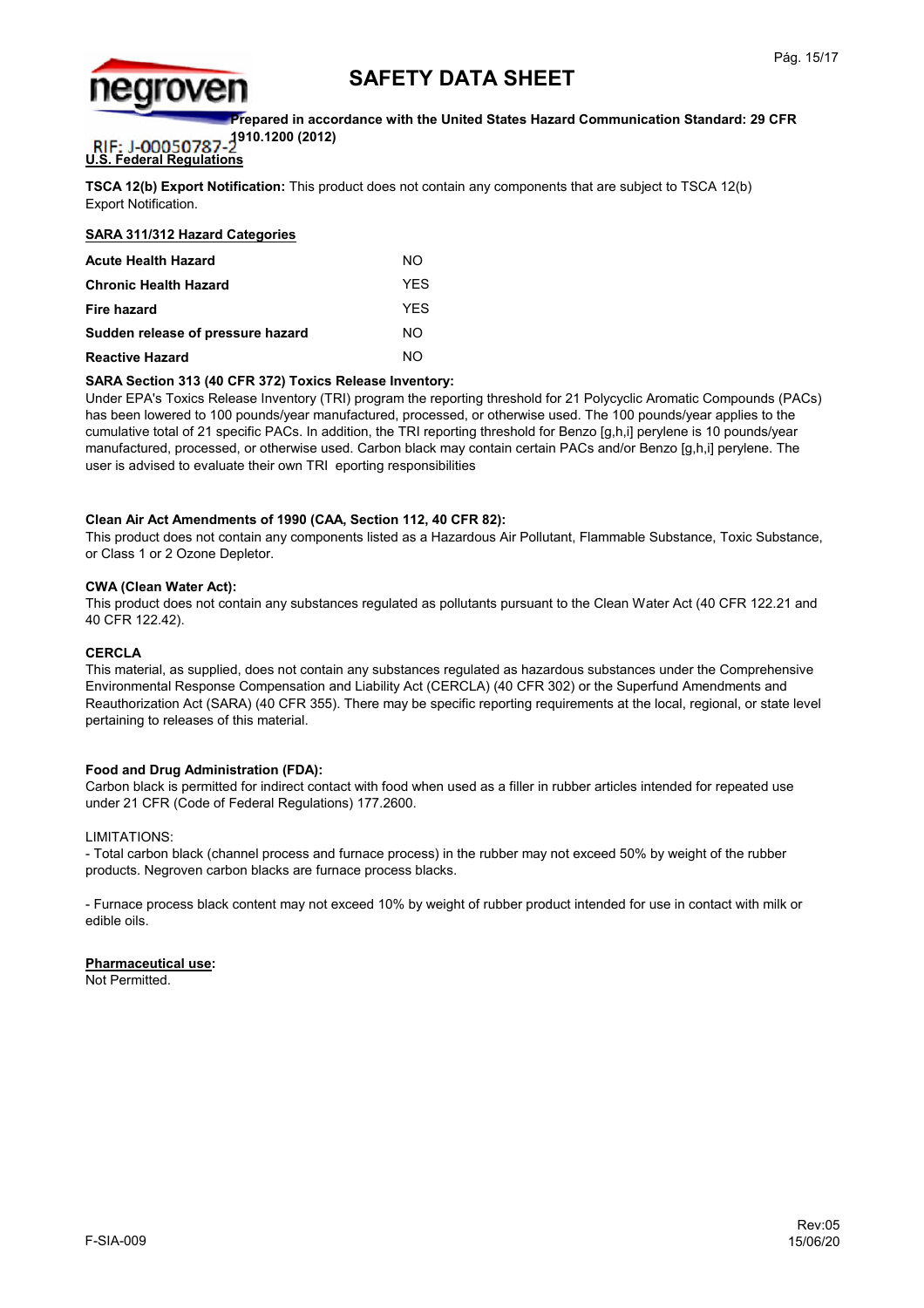

**Prepared in accordance with the United States Hazard Communication Standard: 29 CFR 1910.1200 (2012)** RIF: J-00050787

### **U.S. State Regulations**

#### **California Proposition 65**

This product contains the following Proposition 65 chemicals.

• "carbon black (airborne, unbound particles of respirable size)" is a California Proposition 65 listed substance. Please note that all three listing qualifiers (airborne, unbound (not bound within a matrix), and respirable size (10 micrometers or less in diameter) must be met for this substance to be considered a Proposition 65 substance. Please contact your sales representative for additional information.

• Certain polycyclic aromatic hydrocarbons (PAHs) that may be found adsorbed onto the surface of carbon black are California Proposition 65 listed substances.

• "Carbon-black extracts" is a California Proposition 65 listed substance.

• Certain metals, including arsenic, cadmium, lead, mercury, or nickel, may be present on and/or in carbon black and are California Proposition 65 listed substances.

### **U.S. State Right-to-Know Regulations**

| <b>Chemical name</b>             | <b>New Jersey</b> | <b>Massachusetts</b> | Pennsylvania | lLouisiana: |
|----------------------------------|-------------------|----------------------|--------------|-------------|
| <b>Carbon Black</b><br>1333-86-4 |                   | ↗                    |              |             |

### **16. OTHER INFORMATION**

#### **Carbon Black Extracts:**

Manufactured carbon blacks generally contain less than 0.1% of solvent extractable polycyclic aromatic hydrocarbons (PAH). Solvent extractable PAH content depends on numerous factors including, but not limited to, the manufacturing process, desired product specifications, and the analytical procedure used to measure and identify solvent extractable materials. Questions concerning PAH content of carbon black and analytical procedures should be addressed to your carbon black supplier.

#### **Food, Cosmetic or Medical Use:**

**Negroven, S.A. does not endorse the use of its products in any direct application or applications that will be in contact with food, cosmetics or medicines.**

#### **References:**

Globally Harmonized Chemical Product Labeling System (GHS). Seventh revised edition. United Nations. New York and Geneva 2017

Borm, P.J.A., Cakmak, G., Jermann, E., Weishaupt C., Kempers, P., van Schooten,FJ., Oberdorster, G., Schins, RP. (2005) Formation of PAH-DNA adducts after in-vivo and vitro exposure of rats and lung cell to different commercial carbon blacks. Tox.Appl. Pharm. 1:205(2):157-67.

Buechte, S, Morfeld, P, Wellmann, J, Bolm-Audorff, U, McCunney, R, Piekarski, C. (2006) Lung cancer mortality and carbon black exposure – A nested case-control study at a German carbon black production plant. J.Occup. Env.Med. 12: 1242-1252.

Dell, L, Mundt, K, Luipold, R, Nunes, A, Cohen, L, Heidenreich, M, Bachand, A. (2006) A cohort mortality study of employees in the United States carbon black industry. J.Occup. Env. Med. 48(12): 1219-1229.